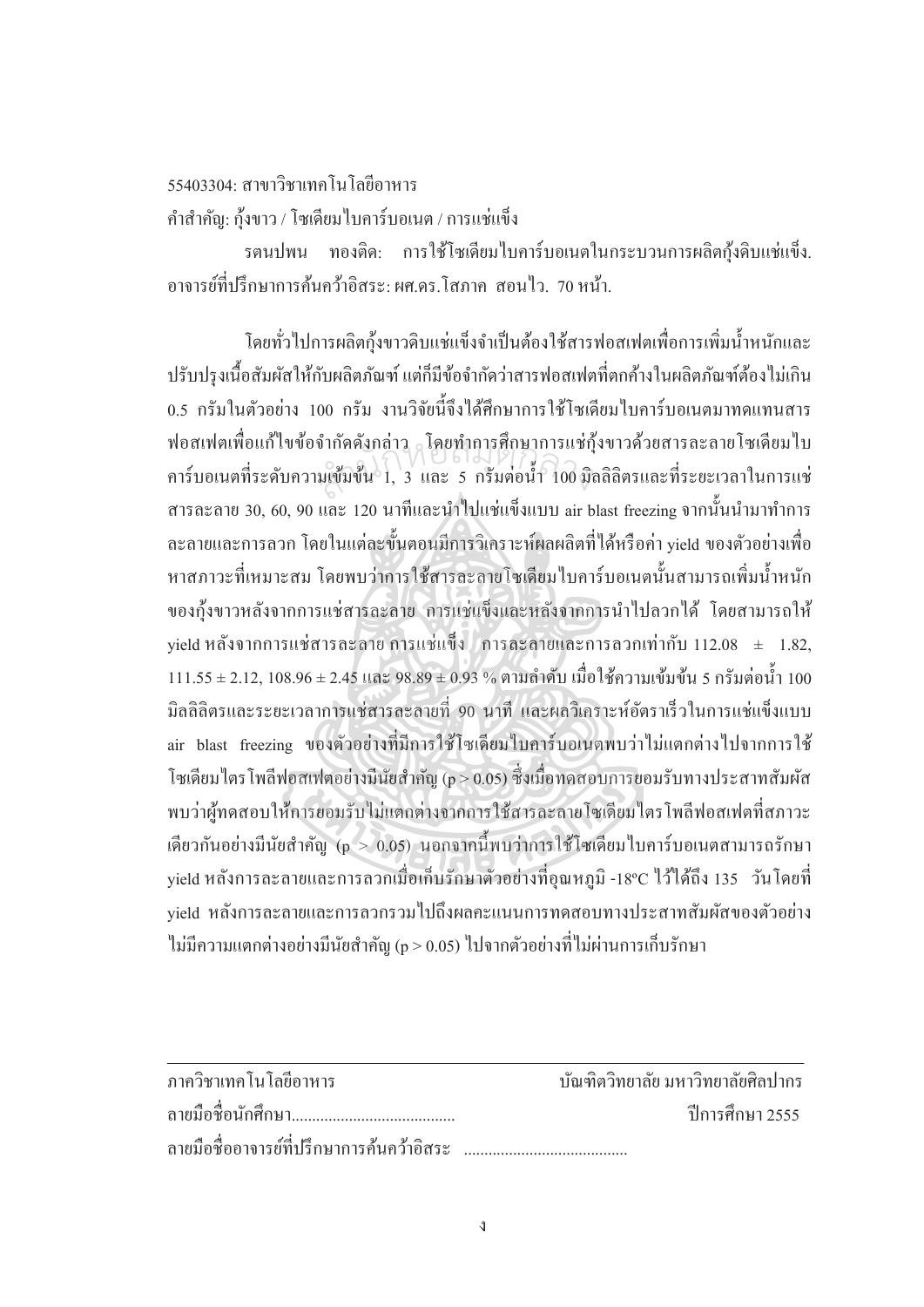## 55403304: MAJOR: (FOOD TECHNOLOGY)

## KEY WORD: WHITE SHRIMP/SODIUM BICARBONATE/FROZEN

 RATANAPAPON THONGTID: THE USE OF SODIUM BICARBONATE IN THE PRODUCTION OF FROZEN SHRIMP. INDEPENDENT STUDY ADVISOR: ASST. PROF. SOPAK SONWAI, Ph.D. 70 pp.

The maximum amount of phosphate allowed to be used in raw frozen shrimp in order to increase the total weight is 0.5 grams in 100 grams of sample. This drives the need to find an alternative chemical to replace phosphate, and sodium bicarbonate has been one of the most promising chemicals. This work studied of effect of sodium bicarbonate on yield and freezing rate promising chemicals. This work studied of effect of sodium bicarbonate on yield and freezing rate of raw frozen shrimp. White shrimp *(Panaeus vannamei)* were cleaned with cold water (about 5<sup>°</sup>C) before being de-headed and peeled. Fifteen shrimps per treatment were soaked in the solution of sodium bicarbonate at 1, 3 and 5 g in 100 ml of water for 30, 60, 90 and 120 minutes. The samples were frozen by air blast freezing methods. The yield after soaking, freezing, thawing and cooking processes were calculated. The results of the study were found that the best condition for raw frozen shrimp treatment was 5 g in 100 ml of water for 90 minutes. Soaking, freezing, thawing and cooking yield were  $112.08 \pm 1.82$ ,  $111.55 \pm 2.12$ ,  $108.96 \pm 2.45$  and  $98.89 \pm 0.93$  %, respectively. Freezing rate of the samples were  $3.53 \pm 0.20$  cm/hr which no significantly different from the samples were soaked in sodium tripolyphosphate solution at the same condition ( $p > 0.05$ ). The sensory score of the samples was found that no significantly different between the samples were soaked in sodium bicarbonate and sodium tripolyphosphate solution ( $p > 0.05$ ). Thawing and cooking yield of the samples were soaked by sodium bicarbonate was no significantly different when the samples were stored for 135 days in the cold storage at -18ºC. Besides, the sensory score of the samples were no significantly different ( $p > 0.05$ ) when compare to the samples which did not store in cold storage.

| Department of Food Technology | Graduate School, Silpakorn University |
|-------------------------------|---------------------------------------|
|                               | Academic Year 2013                    |
|                               |                                       |